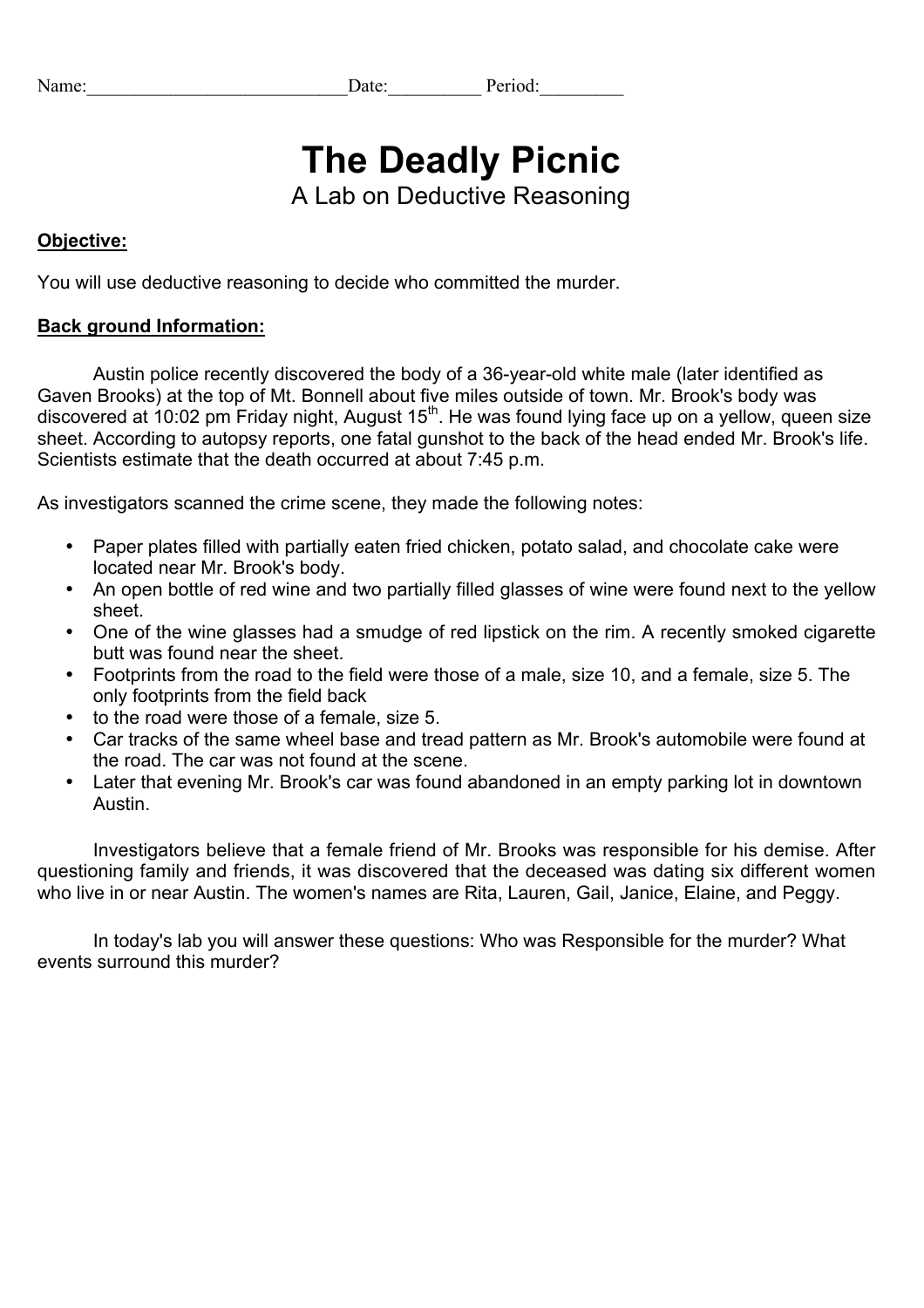| Date: | Period: |  |
|-------|---------|--|
|       |         |  |

#### **Materials:**

Pencil

Name:

Crime Scene Simulation

## **Procedure**

- 1. Read the special notes that the police gathered during their investigation. Record this information in Data Table 1.
- 2. Analyze the special notes by comparing them to the police notes listed above.
- 3. Find the killer by ruling out the suspects based on the information you find.

# Special notes:

- Janice works full time as a cosmetologist.
- Elaine and Gail are schoolteachers.
- Peggy and Elaine live together in a two-bedroom apartment in downtown Centerville.
- Gail lives in Round Rock.
- Rita lives in a country house about three miles to the west of Austin. She doesn't wear make-up.
- Elaine and Janice are very petite women they wear size 4 blue jeans.
- Gail and Janice are nonsmokers.

• Janice works part time as a yoga teacher in Austin. She teaches at 7:30 p.m. every Friday night and has not missed a class in two years.

• Peggy is deathly allergic to grapes and doesn't know how to drive.

• Gail attends the yoga class that Janice teaches. She has not missed a Friday night class in nine months.

- Lauren is allergic to chicken and plays center for the UT women's basketball team. She is 6 feet tall.
- Rita works as a florist and her father owns a rifle range.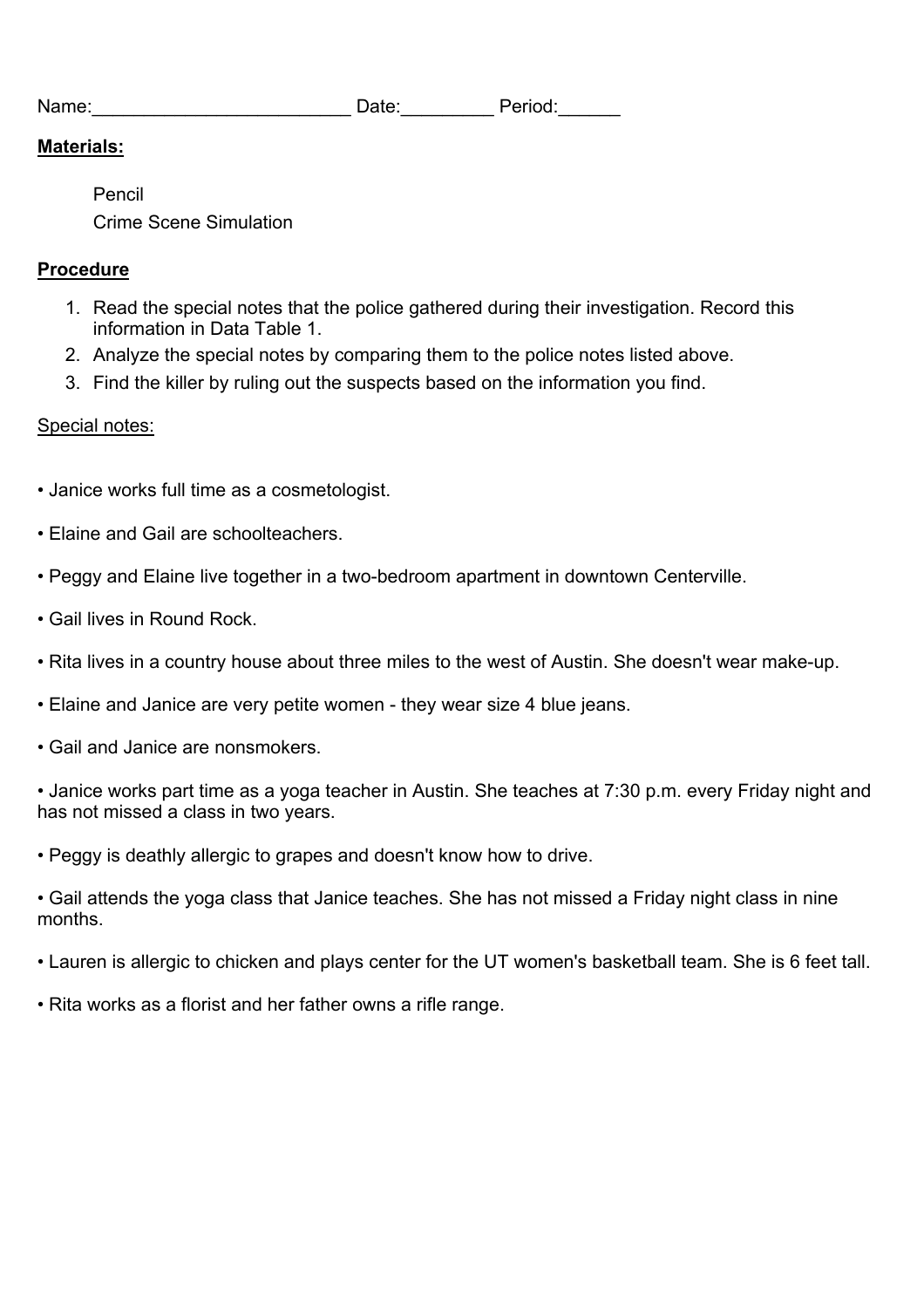Name:\_\_\_\_\_\_\_\_\_\_\_\_\_\_\_\_\_\_\_\_\_\_\_\_\_\_\_\_\_\_ Date:\_\_\_\_\_\_\_\_\_\_\_\_\_ Period:\_\_\_\_\_\_

# **Sketch of the Crime Scene:**

Make sure you list all the important ingrediants of a good crime scene sketch, look at page 47 of your book.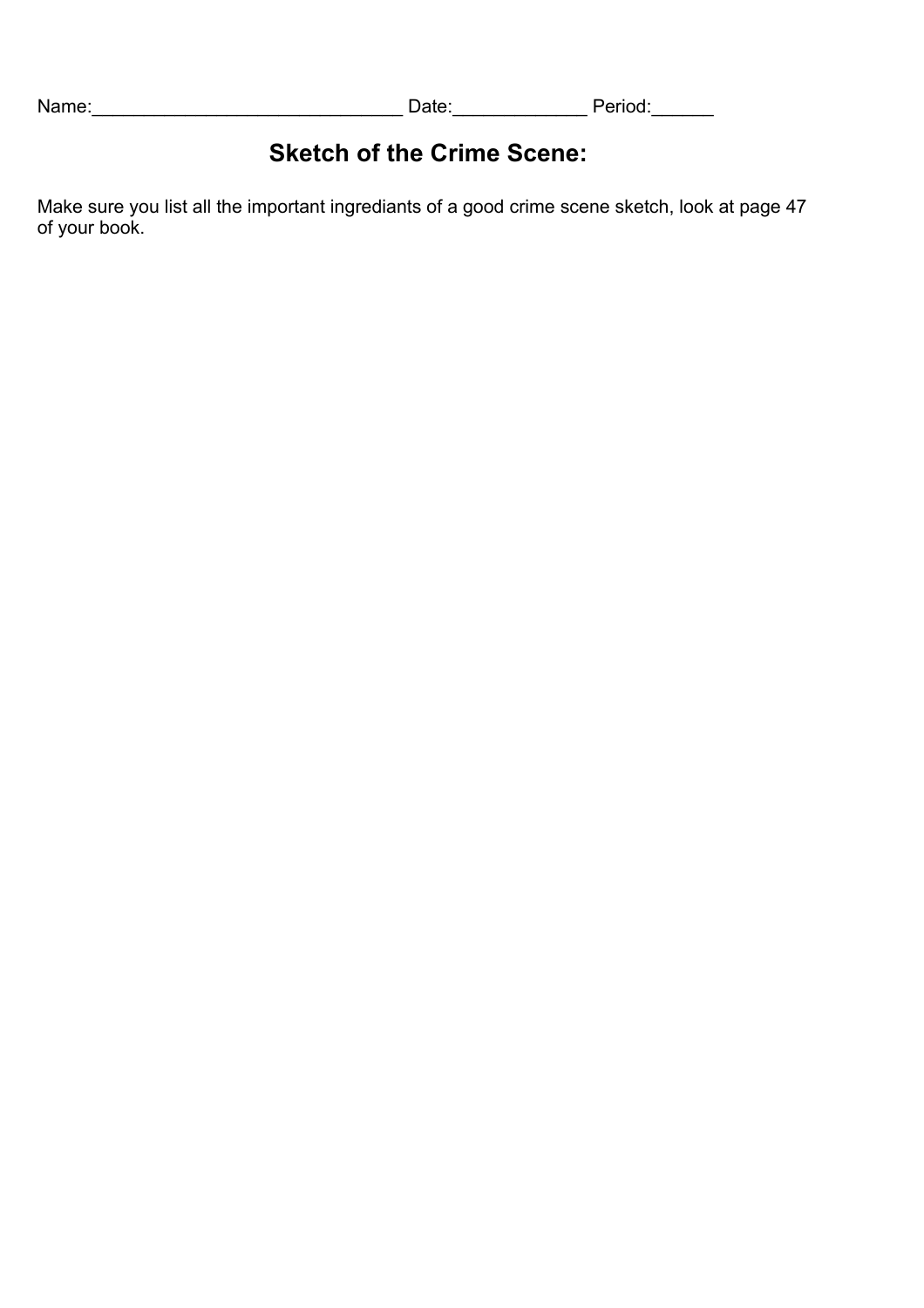| Name:<br>Period:<br>Date: |  |
|---------------------------|--|
|---------------------------|--|

Make a reconstruction (story) that describes what you believe happened on night of the murder.<br>Explain how the couple got to the murder site, why they went there, what happened while they were<br>there, and how the murderer e and Evidence)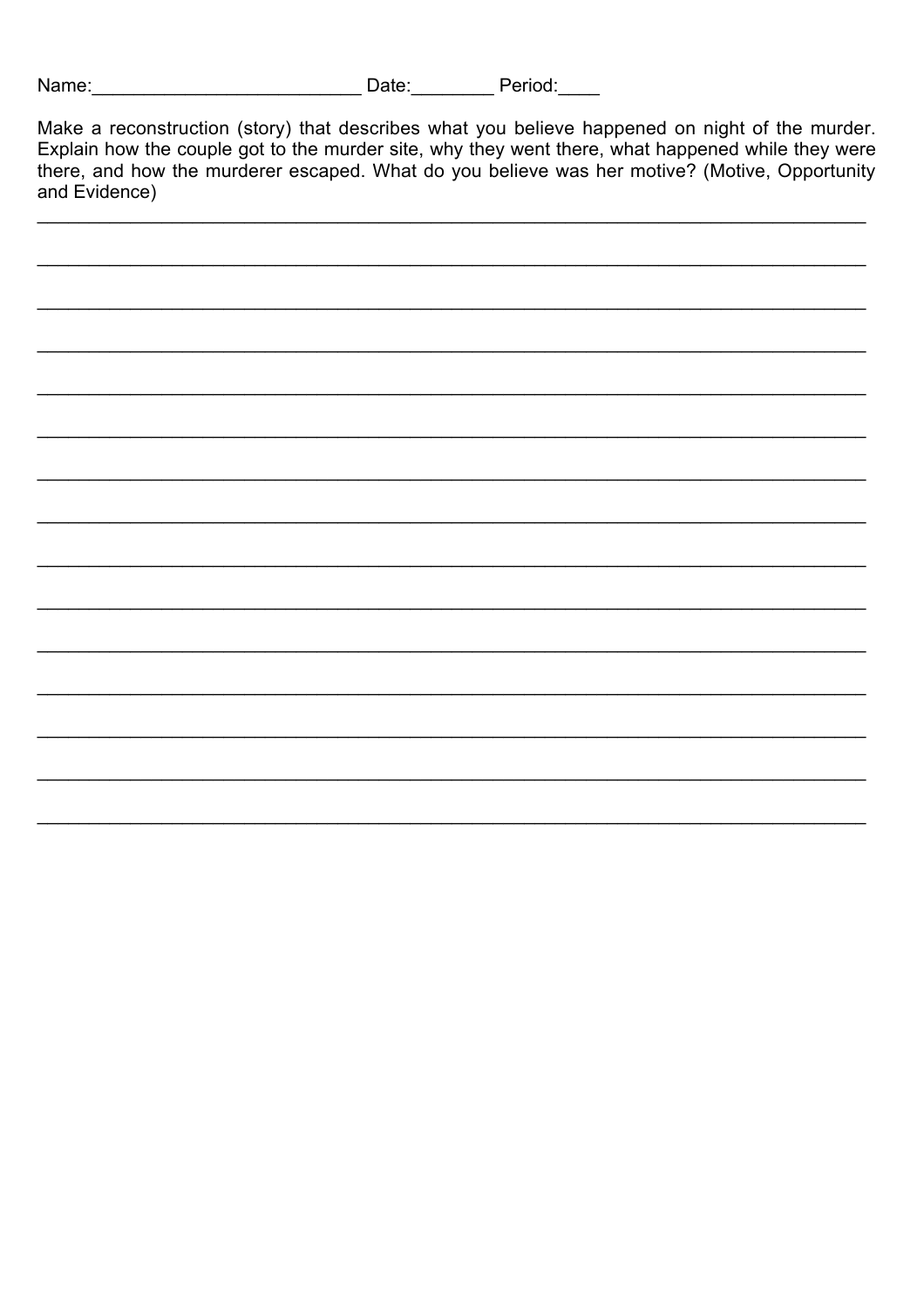|        | Data Table 1 Comments on<br>size of women | hobbies | lives | Date: Period: Period: Date: Decupation and City or place she   Medical information |
|--------|-------------------------------------------|---------|-------|------------------------------------------------------------------------------------|
| Rita   |                                           |         |       |                                                                                    |
|        |                                           |         |       |                                                                                    |
|        |                                           |         |       |                                                                                    |
|        |                                           |         |       |                                                                                    |
| Lauren |                                           |         |       |                                                                                    |
|        |                                           |         |       |                                                                                    |
|        |                                           |         |       |                                                                                    |
| Gail   |                                           |         |       |                                                                                    |
|        |                                           |         |       |                                                                                    |
|        |                                           |         |       |                                                                                    |
|        |                                           |         |       |                                                                                    |
| Janice |                                           |         |       |                                                                                    |
|        |                                           |         |       |                                                                                    |
|        |                                           |         |       |                                                                                    |
|        |                                           |         |       |                                                                                    |
| Peggy  |                                           |         |       |                                                                                    |
|        |                                           |         |       |                                                                                    |
|        |                                           |         |       |                                                                                    |
| Elaine |                                           |         |       |                                                                                    |
|        |                                           |         |       |                                                                                    |
|        |                                           |         |       |                                                                                    |
|        |                                           |         |       |                                                                                    |
|        |                                           |         |       |                                                                                    |